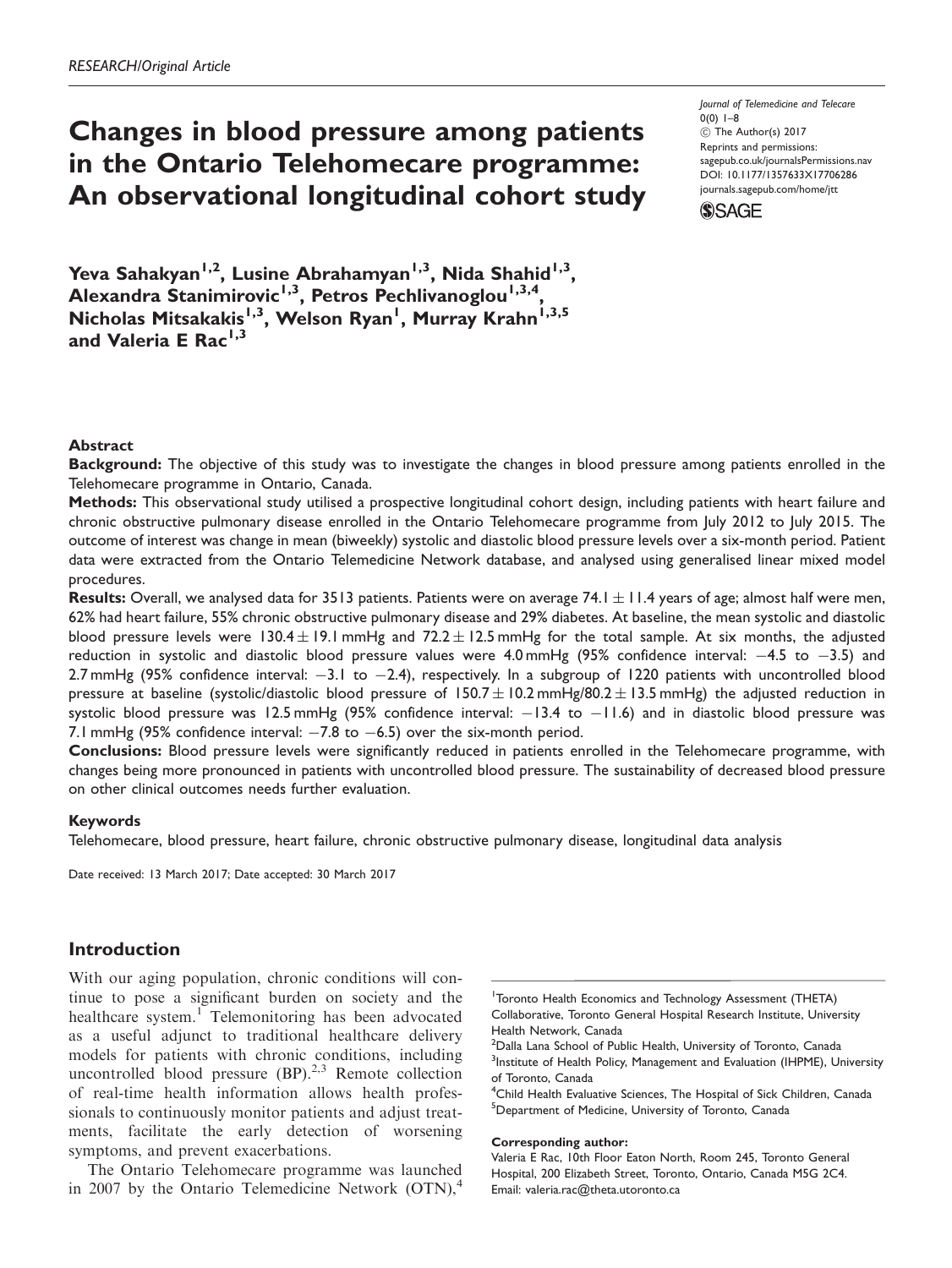jointly funded by the Ontario Ministry of Health and Long Term Care (MOHLTC) and Canada Health Infoway. The Ontario Telehomecare programme is a sixmonth self-management programme designed to remotely support patients with the management of their chronic conditions, with the ultimate goal of reducing health services utilisation. The programme primarily targets patients with heart failure (HF) and chronic obstructive pulmonary disease (COPD), since these two conditions account for the highest volume of hospital readmissions in Canada.<sup>5</sup> Before the large-scale adoption of the Telehomecare programme in Ontario, the MOHLTC has

impact on clinical and economic outcomes. The results of the programme implementation and adoption have been reported elsewhere.<sup>6</sup> The current study focuses on one of the clinical outcomes.

funded independent comprehensive evaluation of the programme to assess its implementation, adoption and

BP was one of the parameters that was consistently measured and collected in all patients enrolled in the Telehomecare programme. In fact, studies have shown that high BP is prevalent in 70% of HF patients, $\frac{7}{1}$  and in  $42-53\%$  of COPD patients,  $8.9$  and continues to be a major modifiable risk factor for cardiovascular mortality and morbidity.<sup>10</sup> A recent meta-analysis of 12 randomised controlled trials (RCTs) of home telemonitoring showed that it may reduce systolic BP by  $5.7 \text{ mmHg}$  (95% confidence interval (CI): 3.4–7.9) and diastolic BP by 2.8 mmHg  $(95\% \text{ CI: } 0.2-4.3).$ <sup>3</sup> However, that study and another similar systematic review identified significant heterogeneity across the trials in terms of the study populations and programmes, and highlighted the need for further research.<sup>2,3</sup> The aim of this study was to investigate the changes in BP among patients with HF and COPD enrolled in the Telehomecare programme in Ontario.

## Methods

#### Study design and population

This observational study utilised a prospective longitudinal cohort design. The study population included community patients with HF and/or COPD enrolled in the Telehomecare programme from July 2012 to July 2015 in three Local Health Integration Networks (LHINs) in Ontario. A LHIN is a geographic catchment area for the centralised administration of healthcare services in Ontario. Patients most frequently were referred to the programme by community care access centres, followed by referrals from the hospitals, healthcare providers or selfreferrals. Upon referral, patients were screened for programme eligibility criteria (Supplementary Material, Table S1) by Telehomecare programme staff. For the current study, we excluded patients who did not consent to share their health information for research purposes, and those who stayed in the programme less than two weeks (since the patient data collected within the first two weeks were used as a baseline). If the patient was 're-enrolled'

into the programme (defined as a subsequent enrolment after a break >21 days), we only included data from the initial enrolment period.

# Telehomecare programme (intervention)

As part of the Telehomecare programme, patients were provided with digital touch-screen tablets connected to a weight scale, pulse oximeter and digital BP monitor (model UA-767PC). On a daily basis, from Monday to Friday, patients took self-measurements of vital signs (i.e. weight, oxygen and BP). All data were automatically transmitted to the central Web platform, where telehomecare nurses could remotely monitor patients.<sup>11</sup> An alert was triggered when one of the parameters fell outside the pre-specified threshold; in which case the telehomecare nurse would conduct a phone follow-up with the patient, and communicate with the primary care physician to adjust the care plan, if needed. If no data were transferred, the nurse would contact the patient to clarify the reason for the missing data upload. In addition, nurses conducted health coaching sessions over the phone, focusing on lifestyle modifications (e.g. physical activity level, diet), as well as symptom and medication management. Prior to programme enrolment, patients received training on equipment usage, measurement taking and data transmission. Patients were advised to take their measurements at the same time of the day using the same arm. Educational materials and written instructions were also provided.

# Outcome measures and data collection

The primary end-point of our analysis was the change in biweekly mean systolic and diastolic BP levels over the sixmonth programme duration. The baseline BP levels were defined as the mean of daily measurements for the first two weeks after enrolment. $12$  Subsequently, biweekly means were calculated for the remaining six months (25th–26th week measurement being the final). Information regarding patient demographics, clinical characteristics and data on self-measured vital signs were extracted from the database hosted by the OTN. The study protocol was approved by the Ethics Review Board of the University of Toronto (Ref: #30158, 4 June 2014), as well as 19 research sites across the three LHINs.

#### Statistical analysis

Data were analysed using SAS statistical software (version 9.4, SAS Institute Inc., Cary, North Carolina, USA). Continuous variables were described as means and standard deviations, and compared using Student's t-tests. Categorical variables were described using counts and percentages and compared using the Chi-square test. The change in systolic and diastolic BP levels over the sixmonth programme period was assessed using generalised linear mixed models (GLMMs). These models can account for within subject correlation typically observed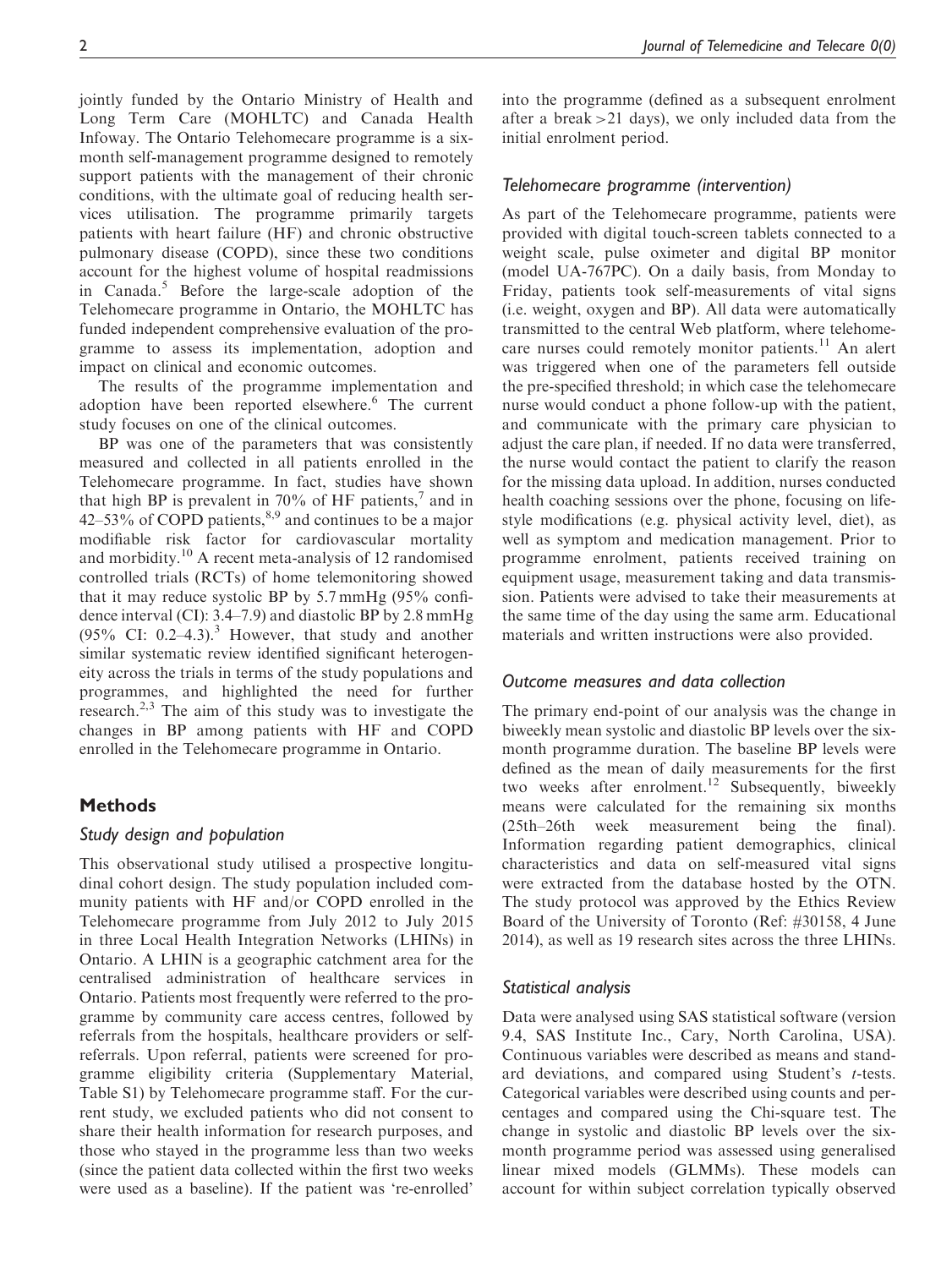in longitudinal data, deal with different numbers of observations per patient, handle intermittent missing values, and estimate model parameters using all available information. The estimation for the mixed effects model relies on likelihood methods and as such it works for unbalanced designs, allowing missing data (assuming that data were missing at random).<sup>13</sup> Therefore, all available data (biweekly average of BP for each patient), including data from participants who subsequently discontinued the study, were used in analyses (hereafter described as 'intention-to-treat' cohort).

As a sensitivity analysis, we measured the outcomes for the subset of patients who completed the full six-month programme period (hereafter described as 'per-protocol' cohort).

Based on patient baseline systolic and diastolic BP (average of daily measurements for the first two-week period), two subgroup analyses were conducted to evaluate changes in BP over time: (a) for patients with controlled BP, defined as systolic BP < 140 mmHg and/or diastolic BP< 90 mmHg (hereafter abbreviated as <140/90 mmHg); and (b) uncontrolled BP levels ( $\geq 140/90$  mmHg).<sup>14</sup>

The outcome variables in the models were systolic and diastolic BP levels over a six-month period, including the baseline measurement. Since our exploratory analyses indicated greater improvements in both systolic and diastolic BP levels in earlier weeks of the programme, the time variable (treated as a continuous variable in the model) was logarithmically transformed to fit the data. The models were adjusted for comorbidities (HF, COPD and DM), age and gender. The interactions between these covariates and time were also tested to assess for potential differential effects on blood pressure depending on time. The correlation of patient repeated measurements over time was specified with a spatial exponential variancecovariance matrix.<sup>15</sup> The variance-covariance structure for the models were selected based on the Akaike and Bayesian information criteria.<sup>15</sup> All *p*-values < 0.05 were considered statistically significant.

# **Results**

Between July 2012 and July 2015 there were 4036 patients enrolled in the Telehomecare programme. Of those, we excluded 55 patients who did not consent, and another 468 that only remained in the programme for less than two weeks. In total, data for 3513 patients were analysed. Out of these 3513 patients, 561 were still active in the programme at the time of cohort extraction. Of the remaining 2952 patients,  $42\%$   $(n = 1226)$  completed the full six-month study period,  $6\%$  ( $n = 182$ ) died, and 50% ( $n = 1544$ ) discontinued at earlier stages for different reasons (see Figure 1 and Supplementary Material, Table S2). The comparison of characteristics of patients who completed the full six-month programme versus the remaining cohort (Supplementary Material, Table S3) found no significant differences in age, gender and baseline BP levels. However, there were slightly more COPD



Figure 1. Patient flow chart.

patients among those who did not complete the full duration than among those who completed. The median programme duration of these 3513 patients was 154 days (interquartile range  $(IQR) = 75-182$ ). The adherence to BP measurements was calculated as a proportion of biweekly submitted self-measurements from the expected number of readings. Adherence was higher among the patients who completed the programme  $(86 \pm 22\%)$  compared with those who withdrew  $(81 \pm 27\%)$ .

## Patient characteristics

Patients were  $74.1 \pm 11.4$  years of age, nearly half were men, 62% had HF, 55% had COPD, and 29% had diabetes. About 17% of patients had a combination of COPD and HF and the other 8% had a combination of COPD, HF and DM. At baseline, the systolic and diastolic BP levels were  $130.4 \pm 19.1 \text{ mmHg}$ and  $72.2 \pm 12.5$  mmHg for the total sample (Table 1). Approximately 35%  $(n = 1220)$  of the study population had uncontrolled BP levels at baseline:  $7\%$  ( $n = 246$ ) had elevated systolic and diastolic BP,  $27\%$  ( $n = 900$ ) had elevated systolic BP only; and  $2\%$  ( $n = 74$ ) had elevated diastolic BP only. For patients with uncontrolled BP, levels of the mean systolic and diastolic BP were  $150.7 \pm 10.2$  mmHg/80.2  $\pm$  13.5 mmHg.

## **Outcomes**

During the programme, the mean systolic/diastolic BP decreased to  $126.5 \pm 16.4/69.5 \pm 10.9$  mmHg by the end of 25th–26th week in the 'intention-to-treat' cohort. The reduction was attributable to the BP decrease among patients with uncontrolled BP at baseline where mean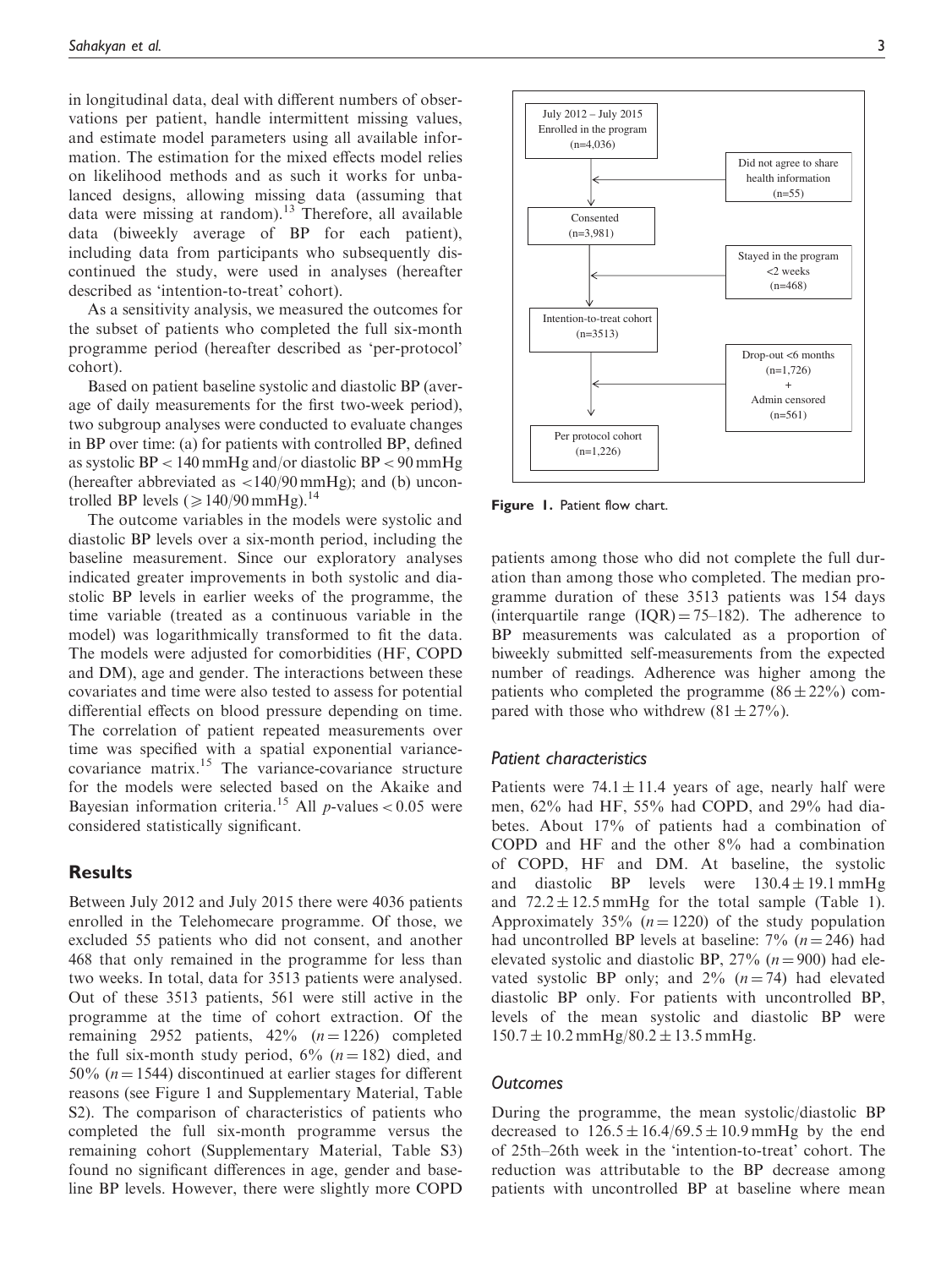| Characteristics                    | Total<br>$n = 3513$ | Controlled BP<br>$n = 2293$ | Uncontrolled BP<br>$n = 1220$ | $p$ -value |
|------------------------------------|---------------------|-----------------------------|-------------------------------|------------|
| Age (years), mean (sd)             | 74.1 (11.4)         | 74.0 (11.8)                 | 74.2 (10.7)                   | 0.665      |
| Age categories (years), n (%)      |                     |                             |                               |            |
| $<$ 65                             | 700 (19.9)          | 475 (20.7)                  | 225(18.5)                     |            |
| $65 - 80$                          | 1697(48.4)          | 1,068(46.6)                 | 629(51.6)                     | 0.017      |
| > 80                               | 1113(31.7)          | 749 (32.7)                  | 364 (29.9)                    |            |
| Men, <i>n</i> (%)                  | 1739 (49.5)         | 1198(52.3)                  | 541 (44.3)                    | < 0.001    |
| Systolic BP, mean (sd)             | 130.4(19.1)         | 119.7(13.2)                 | 150.7(10.2)                   | 0.001      |
| Diastolic BP, mean (sd)            | 72.2 (12.5)         | 68.0(9.7)                   | 80.2 (13.5)                   | 0.001      |
| Current smoker, n (%) <sup>a</sup> | 377(12.1)           | 235(11.7)                   | 142(12.9)                     | 0.295      |
| HF, n (%)                          | 2186 (62.2)         | 1465(63.9)                  | 721 (59.1)                    | 0.005      |
| COPD, n (%)                        | 1923(54.7)          | 1200 (52.3)                 | 723 (59.3)                    | < 0.001    |
| Diabetes, n (%)                    | 1012(28.8)          | 598 (26.1)                  | 414 (33.9)                    | < 0.001    |
| Other, n (%)                       | 1320 (37.6)         | 821 (35.7)                  | 499 (41.0)                    | 0.003      |

Table 1. Patient baseline characteristics.

BP: blood pressure; COPD: chronic obstructive pulmonary disease; HF: heart failure; sd: standard deviation. <sup>a</sup>Missing data in 11% ( $n = 398$ ) of subjects.

BP values fell to  $137.7 \pm 13.3/72.5 \pm 11.1$  mmHg at 25th– 26th weeks. Patients with controlled BP levels at baseline remained on average under control over the study course (Table 2, Figure 2). Similar patterns were observed among the 'per protocol' cohort (Table 2, Figure 3). More than a half of the patients from the 'per protocol' cohort with elevated BP levels at baseline reached controlled BP levels  $(n = 221/420)$  by the end of six-month programme period. Meanwhile, the vast majority of patients with controlled BP level at baseline remained under the control  $(n = 722)$ 806) over the programme period.

Based on the adjusted GLMM, over the six-month programme, patients experienced a decreasing rate of 1.56 mmHg in systolic BP and 1.05 mm in diastolic BP per log(time) unit (Supplementary Material, Table S4). Over the six-month programme this translates into an estimated 3.99 mmHg (95% CI:  $-4.52$  to  $-3.47$ ) overall reduction in systolic BP and  $2.70 \text{ mmHg}$  (95% CI:  $-3.06$ ) to  $-2.35$ ) overall reduction in diastolic BP, when adjusted for gender, age, COPD, HF and diabetes (Table 2). The interactions between these covariates and time were nonsignificant and were removed from the model.

For the 'intention-to-treat' cohort with uncontrolled BP levels at baseline, the adjusted reduction was 12.51 mmHg (95% CI:  $-13.38$  to  $-11.64$ ) in systolic BP and 7.13 mmHg (95% CI:  $-7.79$  to  $-6.48$ ) in diastolic BP (Table 2 and Supplementary Material, Table S5). Patients with controlled levels of BP at baseline remained under control during the entire study period (Supplementary Material, Table S6). Similar results were observed in sensitivity analyses that included only the patients who completed the full six-month study period (Supplementary Material, Tables S7–S9). Figures 2 and 3 display changes in systolic/diastolic BP levels from baseline to month six months for the 'intention-to-treat' and 'per protocol' cohorts, respectively.

# **Discussion**

In this observational longitudinal cohort study of telehomecare patients we observed a reduction of approximately 4.0 mmHg (95% CI:  $-4.5$  to  $-3.5$ ) in systolic BP and 2.7 mmHg (95% CI:  $-3.1$  to  $-2.4$ ) in diastolic BP over a six-month period. The reduction was attributable to the BP decrease among patients with uncontrolled BP at baseline, who experienced a  $12.5 \text{ mmHg}$  (95% CI:  $-13.4$  to  $-11.6$ ) and 7.1 mmHg (95% CI:  $-7.8$  to  $-6.5$ ) reduction in systolic and diastolic BP levels, respectively. These results might translate into a substantial reduction in cardiovascular risk. A large meta-analysis of 116 trials showed that a 10 mmHg reduction in systolic BP was associated with a 22% reduction in cardiac event risk (Relative Risk [RR] 0.78; 95% CI: 0.73–0.83).<sup>16</sup>

Current evidence regarding the effect of telehomecare on BP levels in populations with chronic conditions is diverse. While some RCTs reported substantial reduction in systolic BP levels varying between 11.3 and  $14.8 \text{ mmHg}$ ,  $^{17-19}$  others showed a moderate reduction between 4.3 and 6.5 mmHg.<sup>20–22</sup> Such variations across</sup> studies may be due to the differences in study population, multimodalities of telemonitoring interventions, or measurement of outcomes.

Telemonitoring studies reporting larger effects on BP had excluded high-risk patients with severe stages of heart failure New York Heart Association (NYHA III, IV), renal diseases or diabetes.<sup>17,18</sup> The Ontario Telehomecare programme targeted a high-risk population, as 62% of patients in our sample had HF, 55% had COPD and 30% had diabetes. Furthermore, the programme was not restricted by the baseline BP levels. As a result, about 65% of our study sample had controlled BP levels at programme enrolment. We chose not exclude these patients from the analysis, since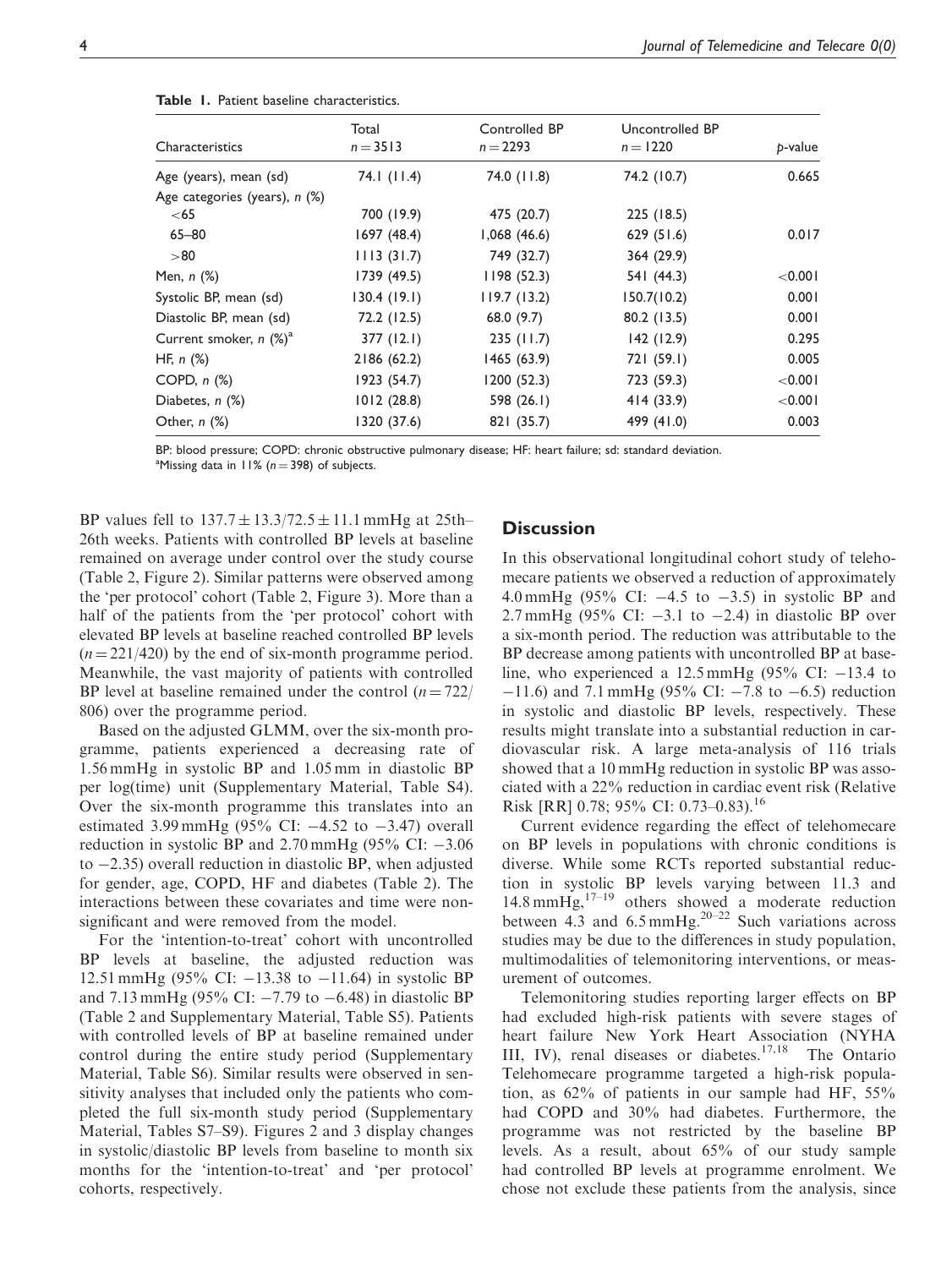#### Table 2. Estimated differences in systolic and diastolic blood pressure (BP) levels.

| 'Intention-to-treat' cohort |                                  |                                         |                                           |
|-----------------------------|----------------------------------|-----------------------------------------|-------------------------------------------|
|                             | Total<br>$n = 3513$<br>(95% CI)  | Controlled BP<br>$n = 2293$<br>(95% CI) | Uncontrolled BP<br>$n = 1220$<br>(95% CI) |
| Systolic BP, baseline       | 130.44 (129.80-131.07)           | $119.93$ (119.37-120.48)                | 150.20 (149.61-150.79)                    |
| Systolic BP, 25-26th week   | 126.46 (125.88-127.05)           | 120.45 (119.80-121.10)                  | 137.71 (136.84-138.58)                    |
| Difference from baseline    |                                  |                                         |                                           |
| Unadjusted                  | $-3.97$ ( $-4.50$ to $-3.45$ )   | $0.52$ (-0.06 to 1.11)                  | $-12.49$ (-13.36 to -11.62)               |
| Adjusted <sup>a</sup>       | $-3.99$ ( $-4.52$ to $-3.47$ )   | $0.51$ (-0.07 to 1.10)                  | $-12.51$ (-13.38 to -11.64)               |
| Diastolic BP, baseline      | 72.16 (71.75-72.57)              | 68.17 (67.77-68.58)                     | 79.63 (78.89-80.37)                       |
| Diastolic BP, 25-26th week  | 69.47 (69.08-69.87)              | 67.86 (67.41-68.32)                     | 72.50 (71.77-73.22)                       |
| Difference from baseline    |                                  |                                         |                                           |
| Unadjusted                  | $-2.69$ ( $-3.05$ to $-2.33$ )   | $-0.31$ (-0.70 to 0.08)                 | $-7.08$ ( $-7.75$ to $-6.44$ )            |
| Adjusted <sup>a</sup>       | $-2.70$ ( $-3.06$ to $-2.35$ )   | $-0.32$ (-0.71 to 0.07)                 | $-7.13$ $(-7.79$ to $-6.48$ )             |
| 'Per protocol' cohort       |                                  |                                         |                                           |
|                             | Total<br>$n = 1,226$<br>(95% CI) | Controlled BP<br>$n = 806$<br>(95% CI)  | Uncontrolled BP<br>$n = 420$<br>(95% CI)  |
| Systolic BP, baseline       | 130.69 (129.67-131.71)           | 120.75 (119.88-121.62)                  | 149.75 (148.76-150.74)                    |
| Systolic BP, 25-26th week   | 126.85 (125.97-127.73)           | 121.07 (120.13-122.02)                  | 137.93 (136.65-139.20)                    |
| Difference from baseline    |                                  |                                         |                                           |
| Unadjusted                  | $-3.84$ (-4.61 to $-3.07$ )      | $0.32$ (-0.52 to 1.17)                  | $-11.82$ (-13.05 to $-10.59$ )            |
| Adjusted <sup>a</sup>       | $-3.84$ (-4.61 to $-3.07$ )      | $0.32$ (-0.52 to 1.17)                  | $-11.86$ (-13.09 to $-10.62$ )            |
| Diastolic BP, baseline      | 71.93 (71.28-72.59)              | 68.36 (67.69-69.04)                     | 78.76 (77.61-79.91)                       |
| Diastolic BP, 25-26th week  | 69.27 (68.69-69.85)              | 67.79 (67.10 - 68.48)                   | 72.12 (71.12-73.12)                       |
| Difference from baseline    |                                  |                                         |                                           |
| Unadjusted                  | $-2.66$ $(-3.15$ to $-2.17)$     | $-0.57$ (-1.11 to $-0.03$ )             | $-6.64$ ( $-7.51$ to $-5.76$ )            |
| Adjusted <sup>a</sup>       | $-2.66$ $(-3.16$ to $-2.17)$     | $-0.57$ (-1.11 to $-0.03$ )             | $-6.66$ ( $-7.53$ to $-5.80$ )            |

CI: confidence interval; COPD: chronic obstructive pulmonary disease; HF: heart failure.

All values are presented as means and 95% CIs in parentheses, and represent BP.

<sup>a</sup>Adjusted for age, gender, HF, COPD and diabetes.

the relationship between BP and cardiovascular risk is continuous, and a smaller reduction in BP might translate into a reduction in clinical events, even with relatively low baseline BP values.<sup>23</sup> Instead, we examined the difference of the effect of telehomecare on patients' BP depending on their BP control status at programme entry.

Our results aligned with other telemonitoring studies, as the intervention was shown to be effective among patients with higher baseline BP values. A recent RCT by Green et al. studied the effect of pharmacist-led telemonitoring on BP control over a 12-month period. In a subgroup analysis of patients with systolic  $BP > 160$  mmHg, they reported a substantial decrease in systolic (13.2 mmHg, 95% CI: 7.1–19.2) diastolic  $(4.6 \text{ mmHg}, 95\% \text{ CI: } 1.2-8.0)$  BP levels relative to usual care.<sup>17</sup> Similarly, Bosworth et al. studied nurse- and physician-led telemonitoring interventions among US veterans.19 The largest benefit was observed among patients with poor BP control at baseline, with a 15 mmHg reduction in systolic BP at 12 months.<sup>19</sup>

This is the largest longitudinal study that investigated changes in BP among patients enrolled in the Telehomecare programme within Ontario's context. The other largescale, nurse-led home monitoring programme in Ontario is Heart Institute's Telehome Monitoring Programme run at the University of Ottawa which is targeted for HF patients only.<sup>24</sup> The programme manages 300 patients a year and approximately 1700 patients have been enrolled since  $2005.<sup>25</sup>$  To the best of the authors' knowledge, to date its impact on BP parameters has not been published.

This is also one of a few telemonitoring studies that has been conducted using home-monitored BP values. Of the 13 telemonitoring studies reviewed by Omboni and Guarda, home monitored BP values were used only in three studies, while others reported office-based measurements.<sup>3</sup> According to Powers et al., taking the average of five to six home BP measurements is the most optimal methodology to accurately categorise BP values.<sup>26</sup> Evidence also shows that home BP monitoring allows the diagnosis and control of hypertension more accurately than office-based measurements.<sup>27</sup>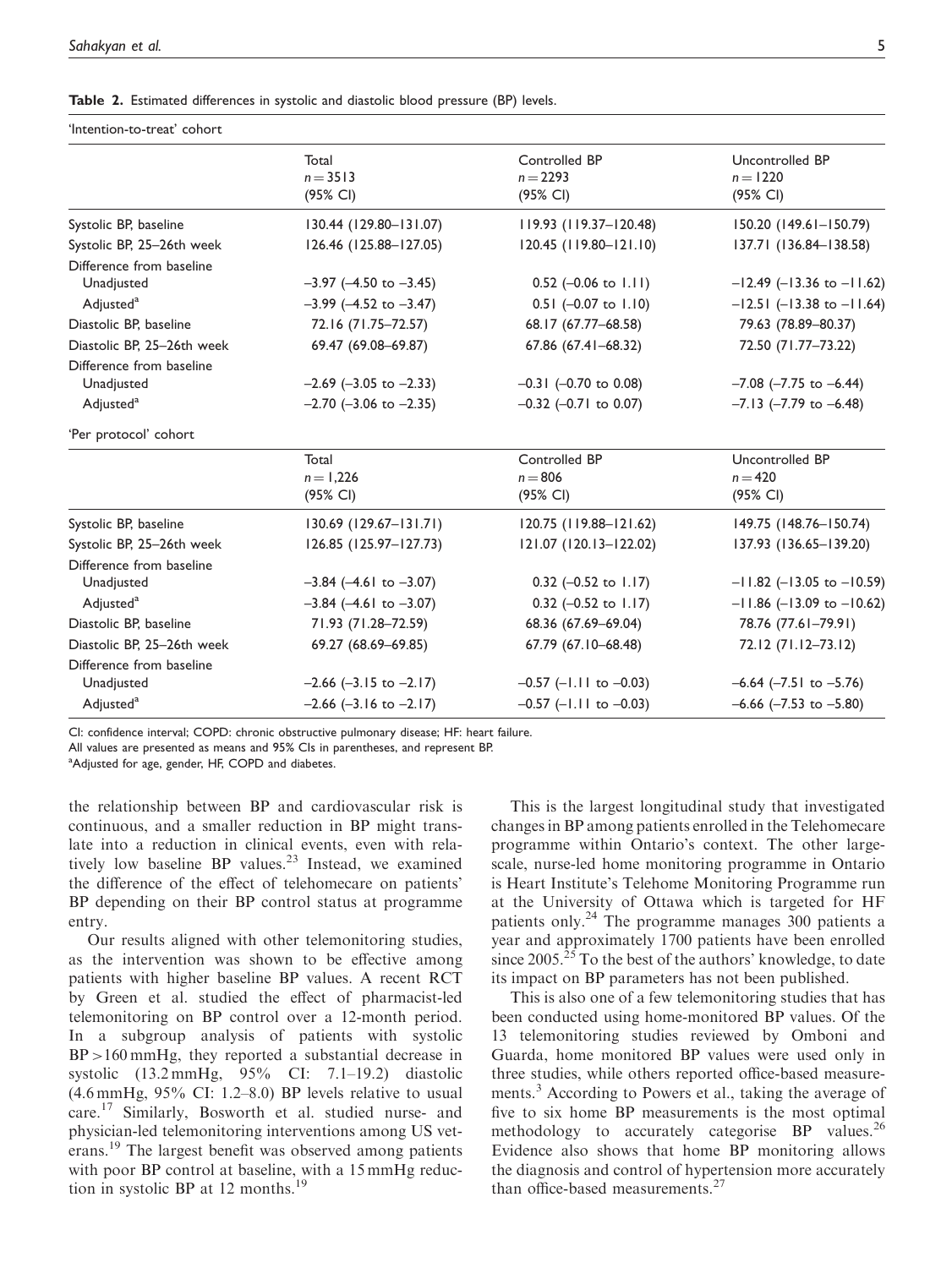

Figure 2. 'Intention-to-treat' cohort: biweekly means of systolic and diastolic blood pressure (BP) over programme period, adjusted for age, gender, comorbidities (heart failure, chronic obstructive pulmonary disorder and diabetes). Error bars represent 95% confidence interval.



Figure 3. 'Per protocol' cohort: biweekly means of systolic and diastolic blood pressure (BP) over programme period, adjusted for age, gender, comorbidities (heart failure, chronic obstructive pulmonary disorder and diabetes). Error bars represent 95% confidence interval.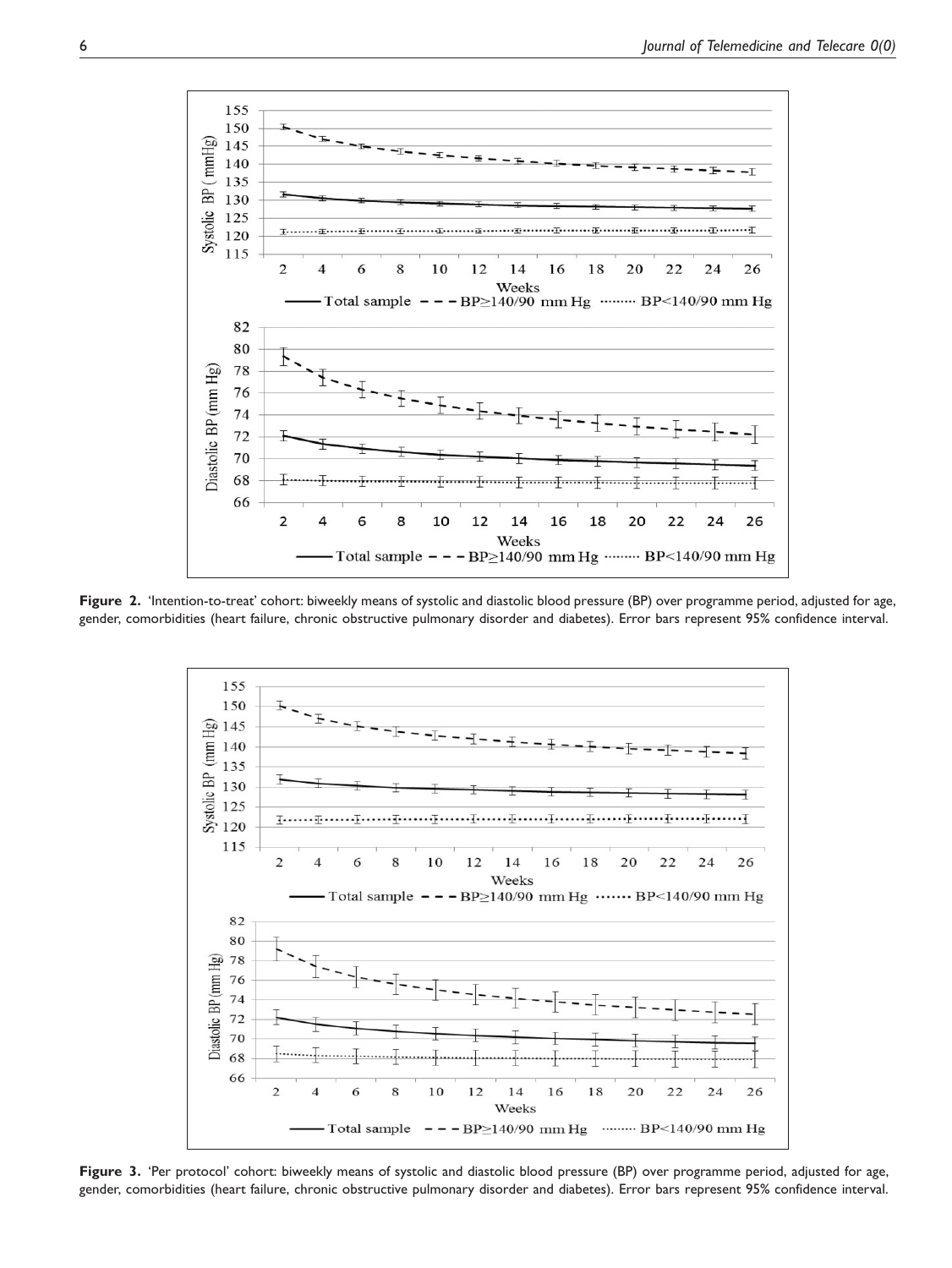Our study has limitations that warrant discussion. First, this study was part of a comprehensive programme evaluation, which did not have a control group. That could weaken the study's internal validity; however, we captured BP values consistently over the entire programme period, which enabled us to ensure that changes in BP were not a random variation over time, but rather the effect of the programme itself. Second, the study results might be related to the regression to the mean phenomenon that positively depends on within subject variation.28 However, by using the averages of biweekly measurements, we reduced within subject variation and, therefore, minimised the effect of this bias. Third, the high discontinuation rate of patients might result in overrepresentation of a compliant population in later weeks of the programme, thus introducing the bias. One of the major reasons for programme dropout was that patients requested to leave the programme (Supplementary Material, Table S2). Referring to the personal communication with telehomecare nurses, one of the main reasons was patients' unwillingness or inability to follow the programme requirements. This was further supported by our results, which show that patients who completed the programme showed greater adherence (86%) compared with those who withdrew in earlier period (81%).

A high discontinuation rate might also have biased study results towards better outcomes (i.e. if sick and noncompliant patients dropped out in earlier phases and healthier patients remained in the programme). To address this we compared the baseline characteristics between patients who completed the six-month programme versus those who discontinued prematurely. We found no significant differences in baseline parameters; and observed comparable outcomes in terms of reduction in BP among patients in 'per protocol' and 'intention-totreat' cohorts. Finally, a limitation was related to inaccuracies in the OTN database, where some variables on patient comorbidities and medication use were not consistently reported and, hence, they were not used in the analysis.

In conclusion, telehomecare is a promising tool to help patients manage their BP. The systolic and diastolic BP significantly decreased among COPD and HF patients with uncontrolled BP at programme entry. That is indicative that patients with elevated BP levels may benefit the most from participating in the Telehomecare programme. The sustainability and effect of decreased BP on other clinical outcomes needs further evaluation.

## Acknowledgements

The authors would like to thank the Ontario Telemedicine Network and the Ontario Ministry of Health and Long-Term Care for collaboration and support.

#### Declaration of conflicting interest

The author(s) declared no potential conflicts of interest with respect to the research, authorship, and/or publication of this article.

### Funding

The author(s) disclosed receipt of the following financial support for the research, authorship, and/or publication of this article: This study was funded by the MOHLTC. The views expressed are those of the authors and are not necessarily those of the MOHLTC.

#### References

- 1. Statistics Canada. Canada's population estimates: Age and sex, July 1, 2015, [http://www.statcan.gc.ca/daily-quotidien/](http://www.statcan.gc.ca/daily-quotidien/150929/dq150929b-eng.htm) [150929/dq150929b-eng.htm](http://www.statcan.gc.ca/daily-quotidien/150929/dq150929b-eng.htm) (2015, accessed on 2 August 2016).
- 2. Agarwal R, Bills JE, Hecht TJ, et al. Role of home blood pressure monitoring in overcoming therapeutic inertia and improving hypertension control: A systematic review and meta-analysis. Hypertension 2011; 57: 29–38.
- 3. Omboni S and Guarda A. Impact of home blood pressure telemonitoring and blood pressure control: A meta-analysis of randomized controlled studies. Am J Hypertens 2011; 24: 989–998.
- 4. Canada Health Infoway. Connecting patients with providers. A Pan-Canadian Study on remote patient monitoring, [https://](https://www.infoway-inforoute.ca/en/component/edocman/1890-connecting-patients-with-providers-a-pan-canadian-study-on-remote-patient-monitoring-executive-summary/view-document) [www.infoway-inforoute.ca/en/component/edocman/1890](https://www.infoway-inforoute.ca/en/component/edocman/1890-connecting-patients-with-providers-a-pan-canadian-study-on-remote-patient-monitoring-executive-summary/view-document) [connecting-patients-with-providers-a-pan-canadian-study-on](https://www.infoway-inforoute.ca/en/component/edocman/1890-connecting-patients-with-providers-a-pan-canadian-study-on-remote-patient-monitoring-executive-summary/view-document)[remote-patient-monitoring-executive-summary/view-docu](https://www.infoway-inforoute.ca/en/component/edocman/1890-connecting-patients-with-providers-a-pan-canadian-study-on-remote-patient-monitoring-executive-summary/view-document) [ment](https://www.infoway-inforoute.ca/en/component/edocman/1890-connecting-patients-with-providers-a-pan-canadian-study-on-remote-patient-monitoring-executive-summary/view-document) (June 2014, accessed on 13 March 2017).
- 5. Canadian Institute for Health Information. All-cause readmission to acute care and return to the Emergency Department. Ottawa: CIHI, 2012.
- 6. Hunting G, Shahid N, Sahakyan Y, et al. A multi-level qualitative analysis of telehomecare in Ontario: Challenges and opportunities. BMC Health Serv Res 2015; 15: 544.
- 7. Ho K, Pinsky J, Kannel W, et al. The epidemiology of heart failure: The Framingham Study. J Am Coll Cardiol 1993; 22: A6–A13.
- 8. De Lucas-Ramos P, Izquierdo-Alonso JL, Rodriguez-Gonzalez Moro JM, et al. Cardiovascular risk factors in chronic obstructive pulmonary disease: Results of the ARCE study. Arch Bronconeumol 2008; 44: 233–238.
- 9. Dal Negro RW, Bonadiman L and Turco P. Prevalence of different comorbidities in COPD patients by gender and GOLD stage. Multidiscip Respir Med 2015; 10: 24. DOI: 10.1186/s40248-015-0023-2.
- 10. Kearney PM, Whelton M, Reynolds K, et al. Global burden of hypertension: Analysis of worldwide data. Lancet 2005; 365: 217–223.
- 11. Ontario Telemedicine Network. Telehomecare Centre. Avaialable at: [http://telehomecare.otn.ca/program-over](http://telehomecare.otn.ca/program-overview-pt#1)[view-pt#1](http://telehomecare.otn.ca/program-overview-pt#1) (accessed 13 March 2017).
- 12. Schofield RS, Kline SE, Schmalfuss CM, et al. Early outcomes of a care coordination-enhanced telehome care program for elderly veterans with chronic heart failure. Telemed J E Health 2005; 11: 20–27.
- 13. Verbeke G, Molenberghs G and Rizopoulos D. Random effects models for longitudinal data. In: Van Montfort K, Oud JHL and Satorra A (eds) Longitudinal research with latent variables. Berlin: Springer Verlag, 2010, pp.27–96.
- 14. National High Blood Pressure Education Program. The Seventh Report of the Joint National Committee on Prevention, Detection, Evaluation, and Treatment of High Blood Pressure. Bethesda (MD): National Heart, Lung, and Blood Institute (US); August 2004. Available at: [https://](https://www.ncbi.nlm.nih.gov/books/NBK9630/)